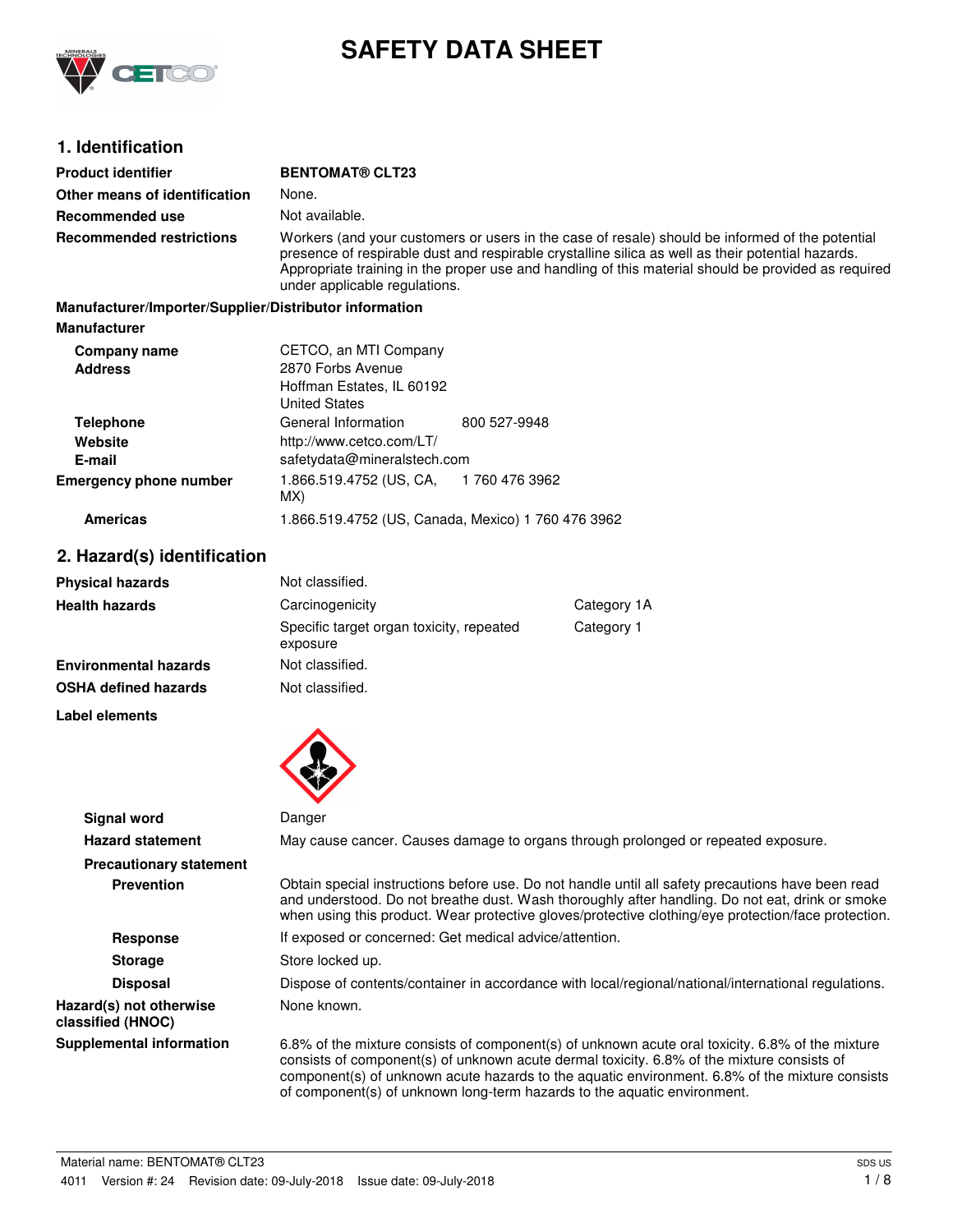# **3. Composition/information on ingredients**

**Mixtures**

| <b>Chemical name</b>                                                         | Common name and synonyms                                                                                                                                                                                                                                                                                                                                                                                                                                                                                                                                                                                    | <b>CAS number</b> | %          |
|------------------------------------------------------------------------------|-------------------------------------------------------------------------------------------------------------------------------------------------------------------------------------------------------------------------------------------------------------------------------------------------------------------------------------------------------------------------------------------------------------------------------------------------------------------------------------------------------------------------------------------------------------------------------------------------------------|-------------------|------------|
| QUARTZ (SIO2)                                                                | 14808-60-7                                                                                                                                                                                                                                                                                                                                                                                                                                                                                                                                                                                                  |                   | $5 - 10$   |
| <b>CRISTOBALITE</b>                                                          |                                                                                                                                                                                                                                                                                                                                                                                                                                                                                                                                                                                                             | 14464-46-1        | $1 - < 3$  |
| Other components below reportable levels                                     |                                                                                                                                                                                                                                                                                                                                                                                                                                                                                                                                                                                                             |                   | $90 - 100$ |
|                                                                              | *Designates that a specific chemical identity and/or percentage of composition has been withheld as a trade secret.                                                                                                                                                                                                                                                                                                                                                                                                                                                                                         |                   |            |
| <b>Composition comments</b>                                                  | Occupational Exposure Limits for constituents are listed in Section 8. This product contains<br>naturally occurring crystalline silica (not listed in Annex I of Directive 67/548/EEC) in quantities less<br>than $6\%$ .                                                                                                                                                                                                                                                                                                                                                                                   |                   |            |
| 4. First-aid measures                                                        |                                                                                                                                                                                                                                                                                                                                                                                                                                                                                                                                                                                                             |                   |            |
| Inhalation                                                                   | If symptoms are experienced, remove source of contamination or move victim to fresh air. Call a<br>physician if symptoms develop or persist.                                                                                                                                                                                                                                                                                                                                                                                                                                                                |                   |            |
| <b>Skin contact</b>                                                          | Wash off with soap and water. Get medical attention if irritation develops and persists.                                                                                                                                                                                                                                                                                                                                                                                                                                                                                                                    |                   |            |
| Eye contact                                                                  | Flush eyes immediately with large amounts of water.                                                                                                                                                                                                                                                                                                                                                                                                                                                                                                                                                         |                   |            |
| Ingestion                                                                    | Rinse mouth. Get medical attention if symptoms occur.                                                                                                                                                                                                                                                                                                                                                                                                                                                                                                                                                       |                   |            |
| <b>Most important</b><br>symptoms/effects, acute and<br>delayed              | Prolonged exposure may cause chronic effects.                                                                                                                                                                                                                                                                                                                                                                                                                                                                                                                                                               |                   |            |
| Indication of immediate<br>medical attention and special<br>treatment needed | Provide general supportive measures and treat symptomatically. Keep victim under observation.<br>Symptoms may be delayed.                                                                                                                                                                                                                                                                                                                                                                                                                                                                                   |                   |            |
| <b>General information</b>                                                   | IF exposed or concerned: Get medical advice/attention. If you feel unwell, seek medical advice<br>(show the label where possible).                                                                                                                                                                                                                                                                                                                                                                                                                                                                          |                   |            |
| 5. Fire-fighting measures                                                    |                                                                                                                                                                                                                                                                                                                                                                                                                                                                                                                                                                                                             |                   |            |
| Suitable extinguishing media                                                 | Dry chemical, CO2, water spray or regular foam. Use any media suitable for the surrounding fires.                                                                                                                                                                                                                                                                                                                                                                                                                                                                                                           |                   |            |
| <b>Unsuitable extinguishing</b><br>media                                     | None known.                                                                                                                                                                                                                                                                                                                                                                                                                                                                                                                                                                                                 |                   |            |
| Specific hazards arising from<br>the chemical                                | During fire, gases hazardous to health may be formed.                                                                                                                                                                                                                                                                                                                                                                                                                                                                                                                                                       |                   |            |
| Special protective equipment<br>and precautions for firefighters             | As in any fire, wear self-contained breathing apparatus pressure-demand, MSHA/NIOSH<br>(approved or equivalent) and full protective gear.                                                                                                                                                                                                                                                                                                                                                                                                                                                                   |                   |            |
| <b>Fire fighting</b><br>equipment/instructions                               | Use water spray to cool unopened containers.                                                                                                                                                                                                                                                                                                                                                                                                                                                                                                                                                                |                   |            |
| <b>Specific methods</b>                                                      | Use standard firefighting procedures and consider the hazards of other involved materials.                                                                                                                                                                                                                                                                                                                                                                                                                                                                                                                  |                   |            |
| <b>General fire hazards</b>                                                  | Not a fire hazard. No unusual fire or explosion hazards noted.                                                                                                                                                                                                                                                                                                                                                                                                                                                                                                                                              |                   |            |
| 6. Accidental release measures                                               |                                                                                                                                                                                                                                                                                                                                                                                                                                                                                                                                                                                                             |                   |            |
| Personal precautions,<br>protective equipment and<br>emergency procedures    | Keep unnecessary personnel away. Keep people away from and upwind of spill/leak. Wear<br>appropriate protective equipment and clothing during clean-up. Wear a dust mask if dust is<br>generated above exposure limits. Ensure adequate ventilation. Local authorities should be advised<br>if significant spillages cannot be contained. For personal protection, see section 8 of the SDS.                                                                                                                                                                                                                |                   |            |
| <b>Methods and materials for</b><br>containment and cleaning up              | Avoid the generation of dusts during clean-up. This product is miscible in water. Collect dust or<br>particulates using a vacuum cleaner with a HEPA filter. Stop the flow of material, if this is without<br>risk. Following product recovery, flush area with water. Put material in suitable, covered, labeled<br>containers. For waste disposal, see section 13 of the SDS. None necessary. Reduce airborne dust<br>and prevent scattering by moistening with water.                                                                                                                                    |                   |            |
| <b>Environmental precautions</b>                                             | Avoid discharge into drains, water courses or onto the ground.                                                                                                                                                                                                                                                                                                                                                                                                                                                                                                                                              |                   |            |
| 7. Handling and storage                                                      |                                                                                                                                                                                                                                                                                                                                                                                                                                                                                                                                                                                                             |                   |            |
| Precautions for safe handling                                                | Obtain special instructions before use. Do not handle until all safety precautions have been read<br>and understood. Keep formation of airborne dusts to a minimum. Provide appropriate exhaust<br>ventilation at places where dust is formed. Do not breathe dust. Avoid prolonged exposure. When<br>using, do not eat, drink or smoke. Should be handled in closed systems, if possible. In case of<br>insufficient ventilation, wear suitable respiratory equipment. Wear appropriate personal protective<br>equipment. Wash hands thoroughly after handling. Observe good industrial hygiene practices. |                   |            |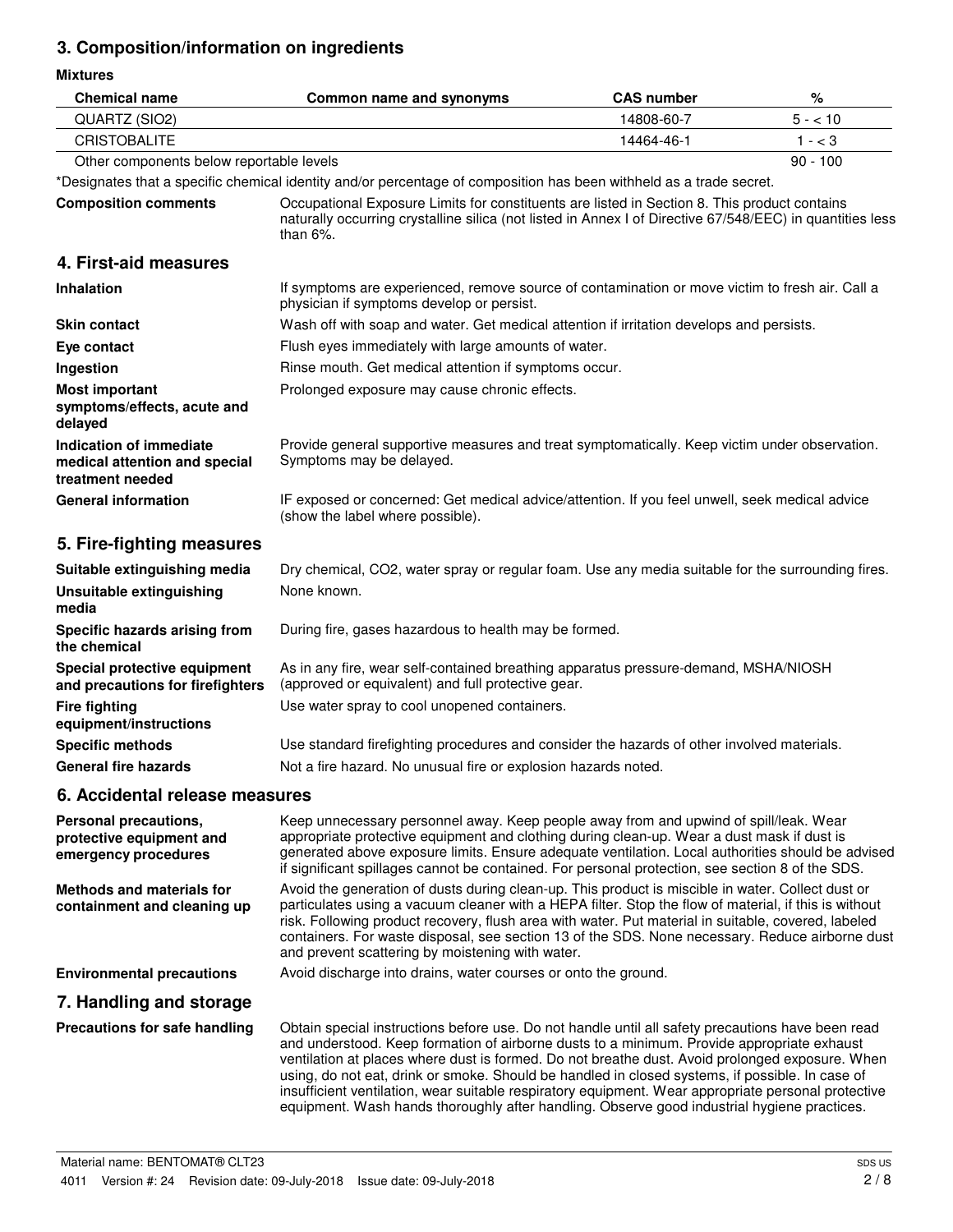Store locked up. No special restrictions on storage with other products. Store in original tightly closed container. No special storage conditions required. Guard against dust accumulation of this material. Keep out of the reach of children. Store away from incompatible materials (see Section 10 of the SDS).

# **8. Exposure controls/personal protection**

### **Occupational exposure limits**

The following constituents are the only constituents of the product which have a PEL, TLV or other recommended exposure limit. At this time, the other constituents have no known exposure limits.

| <b>Components</b>                                          | US. OSHA Table Z-1 Limits for Air Contaminants (29 CFR 1910.1000)<br><b>Type</b>                                                                                                                                                                                                                                                                                                                                                                                                                                                                                                                                                                                                                                                                             | Value              | Form                 |
|------------------------------------------------------------|--------------------------------------------------------------------------------------------------------------------------------------------------------------------------------------------------------------------------------------------------------------------------------------------------------------------------------------------------------------------------------------------------------------------------------------------------------------------------------------------------------------------------------------------------------------------------------------------------------------------------------------------------------------------------------------------------------------------------------------------------------------|--------------------|----------------------|
| <b>CRISTOBALITE (CAS</b><br>14464-46-1)                    | <b>PEL</b>                                                                                                                                                                                                                                                                                                                                                                                                                                                                                                                                                                                                                                                                                                                                                   | $0.05$ mg/m $3$    | Respirable dust.     |
| QUARTZ (SIO2) (CAS<br>14808-60-7)                          | <b>PEL</b>                                                                                                                                                                                                                                                                                                                                                                                                                                                                                                                                                                                                                                                                                                                                                   | $0.05$ mg/m $3$    | Respirable dust.     |
| US. OSHA Table Z-3 (29 CFR 1910.1000)<br><b>Components</b> | <b>Type</b>                                                                                                                                                                                                                                                                                                                                                                                                                                                                                                                                                                                                                                                                                                                                                  | Value              | <b>Form</b>          |
| <b>CRISTOBALITE (CAS</b><br>14464-46-1)                    | <b>TWA</b>                                                                                                                                                                                                                                                                                                                                                                                                                                                                                                                                                                                                                                                                                                                                                   | $0.05$ mg/m $3$    | Respirable.          |
|                                                            |                                                                                                                                                                                                                                                                                                                                                                                                                                                                                                                                                                                                                                                                                                                                                              | 1.2 mppcf          | Respirable.          |
| QUARTZ (SIO2) (CAS<br>14808-60-7)                          | <b>TWA</b>                                                                                                                                                                                                                                                                                                                                                                                                                                                                                                                                                                                                                                                                                                                                                   | $0.1$ mg/m $3$     | Respirable.          |
|                                                            |                                                                                                                                                                                                                                                                                                                                                                                                                                                                                                                                                                                                                                                                                                                                                              | 2.4 mppcf          | Respirable.          |
| <b>Constituents</b>                                        | <b>Type</b>                                                                                                                                                                                                                                                                                                                                                                                                                                                                                                                                                                                                                                                                                                                                                  | Value              | <b>Form</b>          |
| <b>TRADE SECRET</b>                                        | <b>TWA</b>                                                                                                                                                                                                                                                                                                                                                                                                                                                                                                                                                                                                                                                                                                                                                   | $5 \text{ mg/m}$ 3 | Respirable fraction. |
|                                                            |                                                                                                                                                                                                                                                                                                                                                                                                                                                                                                                                                                                                                                                                                                                                                              | $15$ mg/m $3$      | Total dust.          |
|                                                            |                                                                                                                                                                                                                                                                                                                                                                                                                                                                                                                                                                                                                                                                                                                                                              | 50 mppcf           | Total dust.          |
|                                                            |                                                                                                                                                                                                                                                                                                                                                                                                                                                                                                                                                                                                                                                                                                                                                              | 15 mppcf           | Respirable fraction. |
| <b>US. ACGIH Threshold Limit Values</b>                    |                                                                                                                                                                                                                                                                                                                                                                                                                                                                                                                                                                                                                                                                                                                                                              | Value              | Form                 |
| <b>Components</b>                                          | <b>Type</b>                                                                                                                                                                                                                                                                                                                                                                                                                                                                                                                                                                                                                                                                                                                                                  |                    |                      |
| <b>CRISTOBALITE (CAS</b><br>14464-46-1)                    | <b>TWA</b>                                                                                                                                                                                                                                                                                                                                                                                                                                                                                                                                                                                                                                                                                                                                                   | $0.025$ mg/m3      | Respirable fraction. |
| QUARTZ (SIO2) (CAS<br>14808-60-7)                          | <b>TWA</b>                                                                                                                                                                                                                                                                                                                                                                                                                                                                                                                                                                                                                                                                                                                                                   | $0.025$ mg/m3      | Respirable fraction. |
| US. NIOSH: Pocket Guide to Chemical Hazards                |                                                                                                                                                                                                                                                                                                                                                                                                                                                                                                                                                                                                                                                                                                                                                              |                    |                      |
| <b>Components</b>                                          | <b>Type</b>                                                                                                                                                                                                                                                                                                                                                                                                                                                                                                                                                                                                                                                                                                                                                  | Value              | Form                 |
| <b>CRISTOBALITE (CAS</b><br>14464-46-1)                    | <b>TWA</b>                                                                                                                                                                                                                                                                                                                                                                                                                                                                                                                                                                                                                                                                                                                                                   | $0.05$ mg/m3       | Respirable dust.     |
| QUARTZ (SIO2) (CAS<br>14808-60-7)                          | <b>TWA</b>                                                                                                                                                                                                                                                                                                                                                                                                                                                                                                                                                                                                                                                                                                                                                   | $0.05$ mg/m $3$    | Respirable dust.     |
| <b>Biological limit values</b>                             | No biological exposure limits noted for the ingredient(s).                                                                                                                                                                                                                                                                                                                                                                                                                                                                                                                                                                                                                                                                                                   |                    |                      |
| <b>Exposure guidelines</b>                                 | Occupational exposure to nuisance dust (total and respirable) and respirable crystalline silica<br>should be monitored and controlled.                                                                                                                                                                                                                                                                                                                                                                                                                                                                                                                                                                                                                       |                    |                      |
| Appropriate engineering<br>controls                        | If engineering measures are not sufficient to maintain concentrations of dust particulates below the<br>OEL, suitable respiratory protection must be worn. Good general ventilation (typically 10 air<br>changes per hour) should be used. Ventilation rates should be matched to conditions. If<br>applicable, use process enclosures, local exhaust ventilation, or other engineering controls to<br>maintain airborne levels below recommended exposure limits. If exposure limits have not been<br>established, maintain airborne levels to an acceptable level. If material is ground, cut, or used in<br>any operation which may generate dusts, use appropriate local exhaust ventilation to keep<br>exposures below the recommended exposure limits. |                    |                      |
|                                                            | Individual protection measures, such as personal protective equipment                                                                                                                                                                                                                                                                                                                                                                                                                                                                                                                                                                                                                                                                                        |                    |                      |
| Eye/face protection                                        | Wear dust goggles.                                                                                                                                                                                                                                                                                                                                                                                                                                                                                                                                                                                                                                                                                                                                           |                    |                      |
| <b>Skin protection</b>                                     |                                                                                                                                                                                                                                                                                                                                                                                                                                                                                                                                                                                                                                                                                                                                                              |                    |                      |
| <b>Hand protection</b>                                     | Wear appropriate chemical resistant gloves.                                                                                                                                                                                                                                                                                                                                                                                                                                                                                                                                                                                                                                                                                                                  |                    |                      |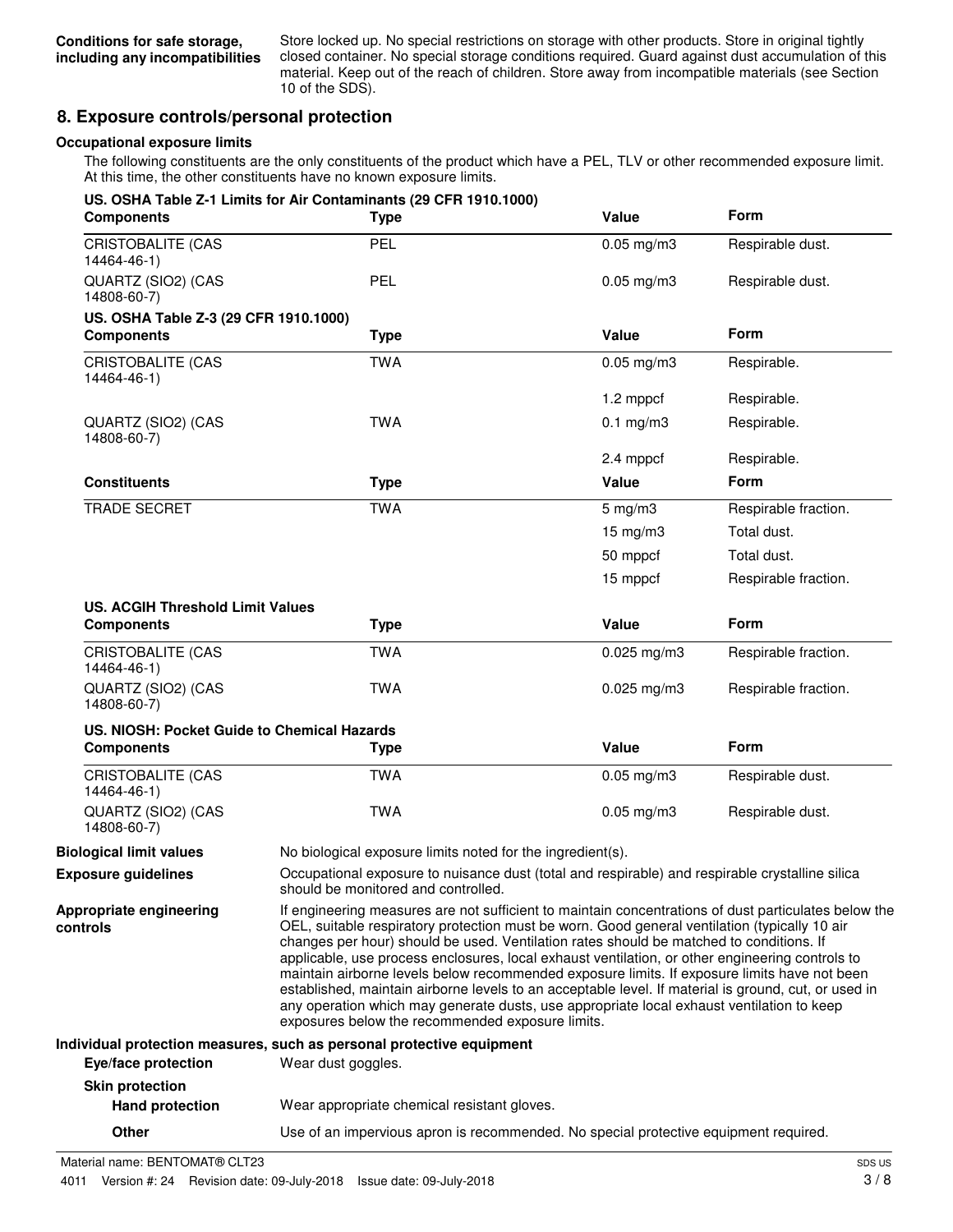| <b>Respiratory protection</b>            | Use a particulate filter respirator for particulate concentrations exceeding the Occupational<br>Exposure Limit.                                                                                                                                                                                                                                                                 |
|------------------------------------------|----------------------------------------------------------------------------------------------------------------------------------------------------------------------------------------------------------------------------------------------------------------------------------------------------------------------------------------------------------------------------------|
| <b>Thermal hazards</b>                   | Wear appropriate thermal protective clothing, when necessary.                                                                                                                                                                                                                                                                                                                    |
| <b>General hygiene</b><br>considerations | Observe any medical surveillance requirements. Always observe good personal hygiene<br>measures, such as washing after handling the material and before eating, drinking, and/or<br>smoking. Routinely wash work clothing and protective equipment to remove contaminants. Eye<br>wash fountain is recommended. Use good industrial hygiene practices in handling this material. |

# **9. Physical and chemical properties**

| <b>Appearance</b>                                 | The product consists of bentonite granules between geotextile layers                          |
|---------------------------------------------------|-----------------------------------------------------------------------------------------------|
| <b>Physical state</b>                             | Solid.                                                                                        |
| Form                                              | Solid. Mat or Fabric                                                                          |
| <b>Color</b>                                      | Various.                                                                                      |
| Odor                                              | None.                                                                                         |
| <b>Odor threshold</b>                             | Not available.                                                                                |
| рH                                                | Not available.                                                                                |
| Melting point/freezing point                      | Not available.                                                                                |
| Initial boiling point and boiling<br>range        | Not available.                                                                                |
| <b>Flash point</b>                                | Not flammable                                                                                 |
| <b>Evaporation rate</b>                           | Not available.                                                                                |
| Flammability (solid, gas)                         | Not available.                                                                                |
| Upper/lower flammability or explosive limits      |                                                                                               |
| <b>Flammability limit - lower</b><br>(%)          | Not explosive                                                                                 |
| <b>Flammability limit - upper</b><br>(%)          | Not explosive                                                                                 |
| Explosive limit - lower (%)                       | Not available.                                                                                |
| Explosive limit - upper (%)                       | Not available.                                                                                |
| Vapor pressure                                    | 0.00001 hPa estimated                                                                         |
| <b>Vapor density</b>                              | Not available.                                                                                |
| <b>Relative density</b>                           | Not available.                                                                                |
| Solubility(ies)                                   |                                                                                               |
| Solubility (water)                                | Negligible                                                                                    |
| <b>Partition coefficient</b><br>(n-octanol/water) | Not available.                                                                                |
| <b>Auto-ignition temperature</b>                  | Not available.                                                                                |
| <b>Decomposition temperature</b>                  | Not available.                                                                                |
| <b>Viscosity</b>                                  | Not available.                                                                                |
| <b>Other information</b>                          |                                                                                               |
| <b>Explosive properties</b>                       | Not explosive.                                                                                |
| <b>Oxidizing properties</b>                       | Not oxidizing.                                                                                |
| <b>Percent volatile</b>                           | 0 % estimated                                                                                 |
| <b>VOC</b>                                        | <b>CARB</b>                                                                                   |
| 10. Stability and reactivity                      |                                                                                               |
| Reactivity                                        | The product is stable and non-reactive under normal conditions of use, storage and transport. |
| <b>Chemical stability</b>                         | Stable at normal conditions.                                                                  |
| <b>Possibility of hazardous</b><br>reactions      | Will not occur.                                                                               |
| <b>Conditions to avoid</b>                        | Contact with incompatible materials.                                                          |
| Incompatible materials                            | Powerful oxidizers. Chlorine. None known.                                                     |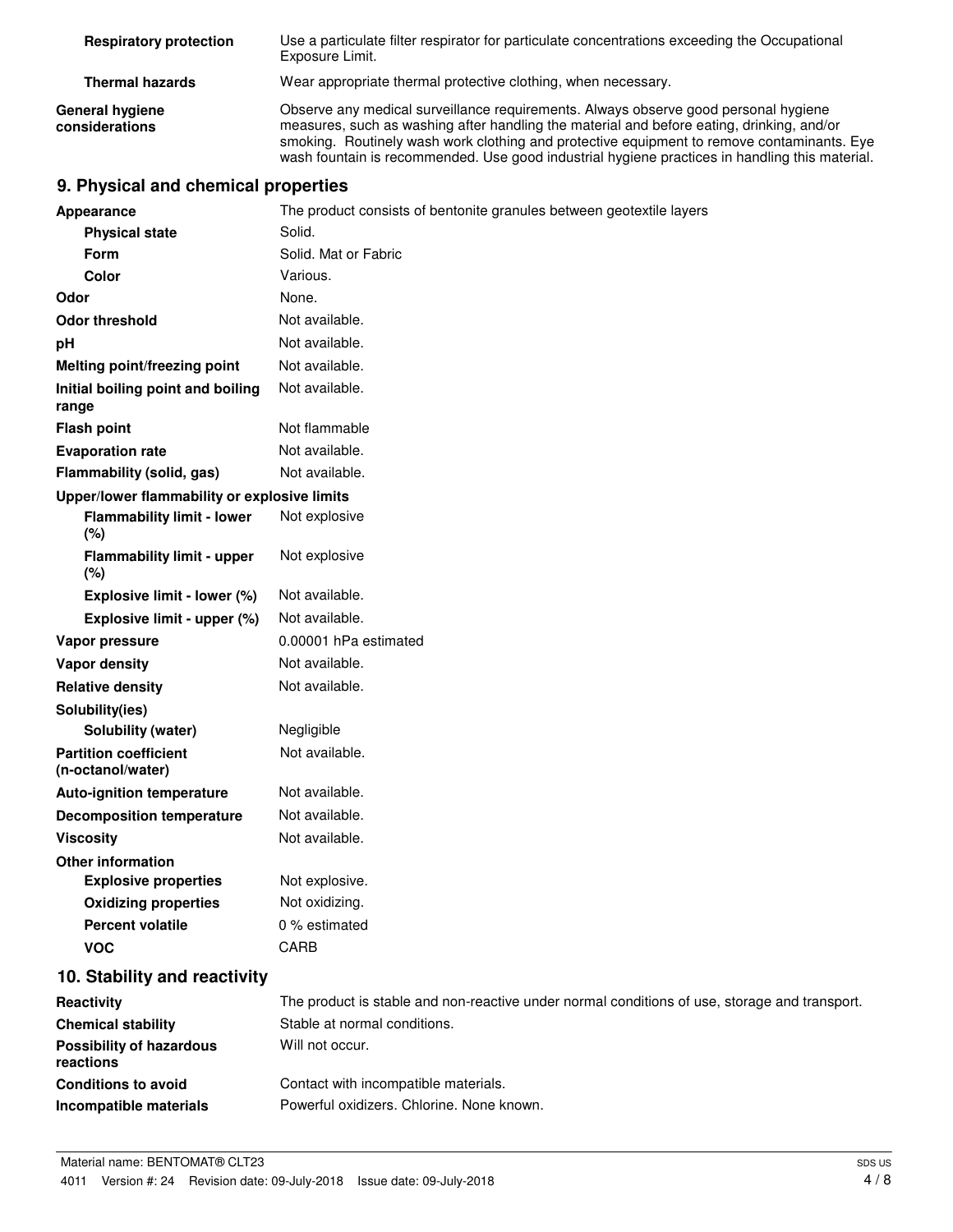# **11. Toxicological information**

## **Information on likely routes of exposure**

| <b>Inhalation</b>                                                                  | Prolonged inhalation may be harmful.                     |
|------------------------------------------------------------------------------------|----------------------------------------------------------|
| <b>Skin contact</b>                                                                | No adverse effects due to skin contact are expected.     |
| Eye contact                                                                        | Direct contact with eyes may cause temporary irritation. |
| Ingestion                                                                          | Expected to be a low ingestion hazard.                   |
| Symptoms related to the<br>physical, chemical and<br>toxicological characteristics | Direct contact with eyes may cause temporary irritation. |

## **Information on toxicological effects**

| <b>Acute toxicity</b>                                                                                                             | Not known.                                                                                                                                                                                                                                                                                                                                                                                                                                                                                                                                                                                                                                                                                                                                                                                                                                                                                                                                                                                                                                                                                                                                                                                                                                                                                                                                                                                                                                                                                                                                                                                         |                                                                                                  |
|-----------------------------------------------------------------------------------------------------------------------------------|----------------------------------------------------------------------------------------------------------------------------------------------------------------------------------------------------------------------------------------------------------------------------------------------------------------------------------------------------------------------------------------------------------------------------------------------------------------------------------------------------------------------------------------------------------------------------------------------------------------------------------------------------------------------------------------------------------------------------------------------------------------------------------------------------------------------------------------------------------------------------------------------------------------------------------------------------------------------------------------------------------------------------------------------------------------------------------------------------------------------------------------------------------------------------------------------------------------------------------------------------------------------------------------------------------------------------------------------------------------------------------------------------------------------------------------------------------------------------------------------------------------------------------------------------------------------------------------------------|--------------------------------------------------------------------------------------------------|
| <b>Components</b>                                                                                                                 | <b>Species</b>                                                                                                                                                                                                                                                                                                                                                                                                                                                                                                                                                                                                                                                                                                                                                                                                                                                                                                                                                                                                                                                                                                                                                                                                                                                                                                                                                                                                                                                                                                                                                                                     | <b>Test Results</b>                                                                              |
| CRISTOBALITE (CAS 14464-46-1)                                                                                                     |                                                                                                                                                                                                                                                                                                                                                                                                                                                                                                                                                                                                                                                                                                                                                                                                                                                                                                                                                                                                                                                                                                                                                                                                                                                                                                                                                                                                                                                                                                                                                                                                    |                                                                                                  |
| Acute                                                                                                                             |                                                                                                                                                                                                                                                                                                                                                                                                                                                                                                                                                                                                                                                                                                                                                                                                                                                                                                                                                                                                                                                                                                                                                                                                                                                                                                                                                                                                                                                                                                                                                                                                    |                                                                                                  |
| Oral                                                                                                                              |                                                                                                                                                                                                                                                                                                                                                                                                                                                                                                                                                                                                                                                                                                                                                                                                                                                                                                                                                                                                                                                                                                                                                                                                                                                                                                                                                                                                                                                                                                                                                                                                    |                                                                                                  |
| LD50                                                                                                                              | Rat                                                                                                                                                                                                                                                                                                                                                                                                                                                                                                                                                                                                                                                                                                                                                                                                                                                                                                                                                                                                                                                                                                                                                                                                                                                                                                                                                                                                                                                                                                                                                                                                | > 22500 mg/kg                                                                                    |
| <b>Skin corrosion/irritation</b>                                                                                                  |                                                                                                                                                                                                                                                                                                                                                                                                                                                                                                                                                                                                                                                                                                                                                                                                                                                                                                                                                                                                                                                                                                                                                                                                                                                                                                                                                                                                                                                                                                                                                                                                    | Prolonged skin contact may cause temporary irritation.                                           |
| Serious eye damage/eye<br>irritation                                                                                              |                                                                                                                                                                                                                                                                                                                                                                                                                                                                                                                                                                                                                                                                                                                                                                                                                                                                                                                                                                                                                                                                                                                                                                                                                                                                                                                                                                                                                                                                                                                                                                                                    | Mild irritant to eyes (according to the modified Kay & Calandra criteria)                        |
| Respiratory or skin sensitization                                                                                                 |                                                                                                                                                                                                                                                                                                                                                                                                                                                                                                                                                                                                                                                                                                                                                                                                                                                                                                                                                                                                                                                                                                                                                                                                                                                                                                                                                                                                                                                                                                                                                                                                    |                                                                                                  |
| <b>Respiratory sensitization</b>                                                                                                  | Not a respiratory sensitizer.                                                                                                                                                                                                                                                                                                                                                                                                                                                                                                                                                                                                                                                                                                                                                                                                                                                                                                                                                                                                                                                                                                                                                                                                                                                                                                                                                                                                                                                                                                                                                                      |                                                                                                  |
| <b>Skin sensitization</b>                                                                                                         | being a skin irritant.                                                                                                                                                                                                                                                                                                                                                                                                                                                                                                                                                                                                                                                                                                                                                                                                                                                                                                                                                                                                                                                                                                                                                                                                                                                                                                                                                                                                                                                                                                                                                                             | According to the classification criteria of the European Union, the product is not considered as |
| Germ cell mutagenicity                                                                                                            | mutagenic or genotoxic.                                                                                                                                                                                                                                                                                                                                                                                                                                                                                                                                                                                                                                                                                                                                                                                                                                                                                                                                                                                                                                                                                                                                                                                                                                                                                                                                                                                                                                                                                                                                                                            | No data available to indicate product or any components present at greater than 0.1% are         |
| Carcinogenicity                                                                                                                   | In 1997, IARC (the International Agency for Research on Cancer) concluded that crystalline silica<br>inhaled from occupational sources can cause lung cancer in humans. However in making the<br>overall evaluation, IARC noted that "carcinogenicity was not detected in all industrial<br>circumstances studied. Carcinogenicity may be dependent on inherent characteristics of the<br>crystalline silica or on external factors affecting its biological activity or distribution of its<br>polymorphs." (IARC Monographs on the evaluation of the carcinogenic risks of chemicals to<br>humans, Silica, silicates dust and organic fibres, 1997, Vol. 68, IARC, Lyon, France.) In June<br>2003, SCOEL (the EU Scientific Committee on Occupational Exposure Limits) concluded that the<br>main effect in humans of the inhalation of respirable crystalline silica dust is silicosis. "There is<br>sufficient information to conclude that the relative risk of lung cancer is increased in persons with<br>silicosis (and, apparently, not in employees without silicosis exposed to silica dust in quarries and<br>in the ceramic industry). Therefore, preventing the onset of silicosis will also reduce the cancer<br>risk" (SCOEL SUM Doc 94-final, June 2003) According to the current state of the art, worker<br>protection against silicosis can be consistently assured by respecting the existing regulatory<br>occupational exposure limits. May cause cancer. Occupational exposure to respirable dust and<br>respirable crystalline silica should be monitored and controlled. |                                                                                                  |
| IARC Monographs. Overall Evaluation of Carcinogenicity                                                                            |                                                                                                                                                                                                                                                                                                                                                                                                                                                                                                                                                                                                                                                                                                                                                                                                                                                                                                                                                                                                                                                                                                                                                                                                                                                                                                                                                                                                                                                                                                                                                                                                    |                                                                                                  |
| CRISTOBALITE (CAS 14464-46-1)<br>QUARTZ (SIO2) (CAS 14808-60-7)<br>OSHA Specifically Regulated Substances (29 CFR 1910.1001-1052) |                                                                                                                                                                                                                                                                                                                                                                                                                                                                                                                                                                                                                                                                                                                                                                                                                                                                                                                                                                                                                                                                                                                                                                                                                                                                                                                                                                                                                                                                                                                                                                                                    | 1 Carcinogenic to humans.<br>1 Carcinogenic to humans.                                           |
| CRISTOBALITE (CAS 14464-46-1)                                                                                                     |                                                                                                                                                                                                                                                                                                                                                                                                                                                                                                                                                                                                                                                                                                                                                                                                                                                                                                                                                                                                                                                                                                                                                                                                                                                                                                                                                                                                                                                                                                                                                                                                    | Cancer                                                                                           |
| QUARTZ (SIO2) (CAS 14808-60-7)                                                                                                    |                                                                                                                                                                                                                                                                                                                                                                                                                                                                                                                                                                                                                                                                                                                                                                                                                                                                                                                                                                                                                                                                                                                                                                                                                                                                                                                                                                                                                                                                                                                                                                                                    | Cancer                                                                                           |
| US. National Toxicology Program (NTP) Report on Carcinogens                                                                       |                                                                                                                                                                                                                                                                                                                                                                                                                                                                                                                                                                                                                                                                                                                                                                                                                                                                                                                                                                                                                                                                                                                                                                                                                                                                                                                                                                                                                                                                                                                                                                                                    |                                                                                                  |
| CRISTOBALITE (CAS 14464-46-1)                                                                                                     |                                                                                                                                                                                                                                                                                                                                                                                                                                                                                                                                                                                                                                                                                                                                                                                                                                                                                                                                                                                                                                                                                                                                                                                                                                                                                                                                                                                                                                                                                                                                                                                                    | Known To Be Human Carcinogen.<br>Reasonably Anticipated to be a Human Carcinogen.                |
| QUARTZ (SIO2) (CAS 14808-60-7)                                                                                                    |                                                                                                                                                                                                                                                                                                                                                                                                                                                                                                                                                                                                                                                                                                                                                                                                                                                                                                                                                                                                                                                                                                                                                                                                                                                                                                                                                                                                                                                                                                                                                                                                    | Known To Be Human Carcinogen.                                                                    |
| <b>Reproductive toxicity</b>                                                                                                      |                                                                                                                                                                                                                                                                                                                                                                                                                                                                                                                                                                                                                                                                                                                                                                                                                                                                                                                                                                                                                                                                                                                                                                                                                                                                                                                                                                                                                                                                                                                                                                                                    | This product is not expected to cause reproductive or developmental effects.                     |
| <b>Specific target organ toxicity -</b><br>single exposure                                                                        | Not classified.                                                                                                                                                                                                                                                                                                                                                                                                                                                                                                                                                                                                                                                                                                                                                                                                                                                                                                                                                                                                                                                                                                                                                                                                                                                                                                                                                                                                                                                                                                                                                                                    |                                                                                                  |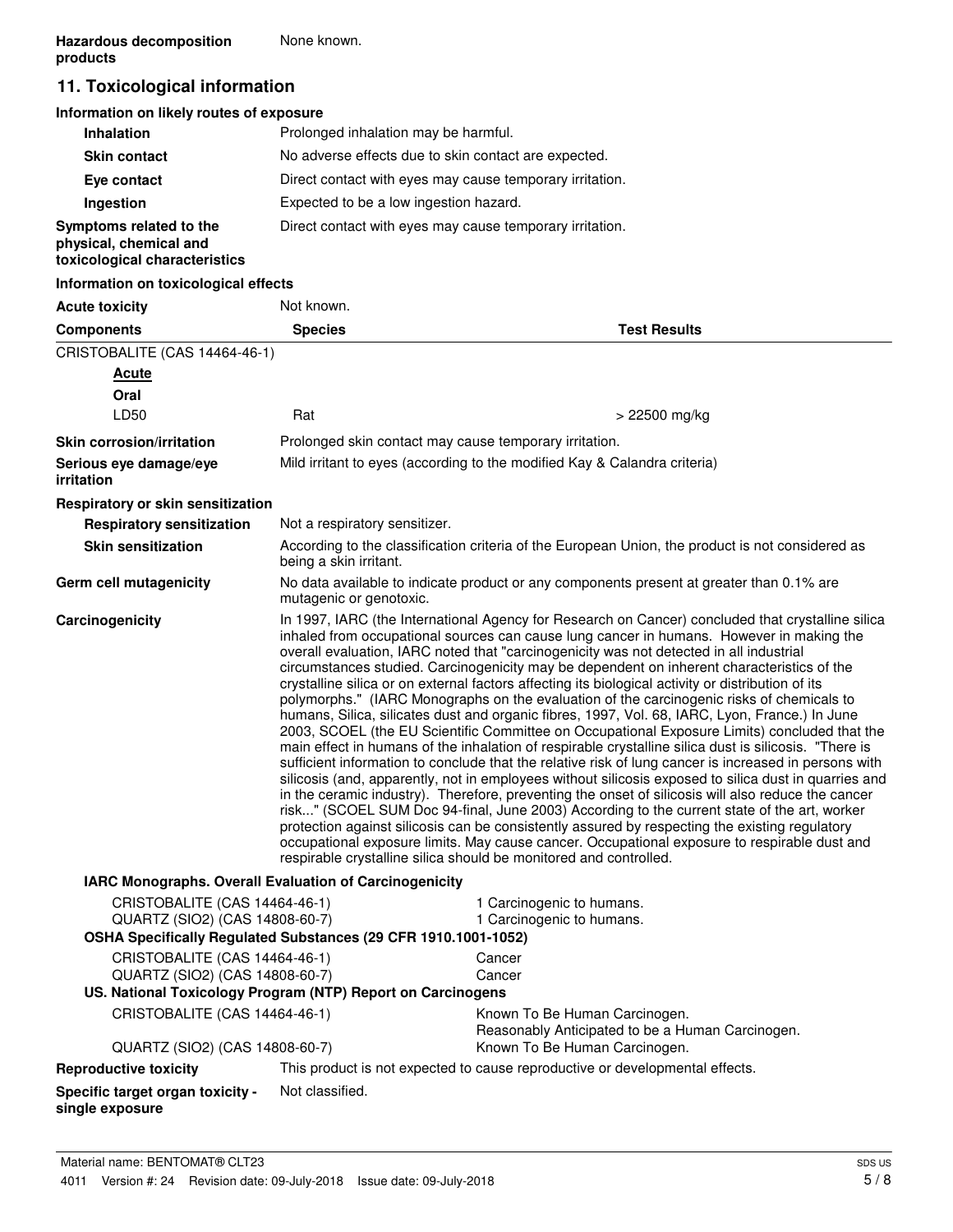**Specific target organ toxicity repeated exposure**

Causes damage to organs through prolonged or repeated exposure.

**Aspiration hazard** Not an aspiration hazard.

**Chronic effects** In 1997, IARC (the International Agency for Research on Cancer) concluded that crystalline silica inhaled from occupational sources can cause lung cancer in humans. However in making the overall evaluation, IARC noted that "carcinogenicity was not detected in all industrial circumstances studied. Carcinogenicity may be dependent on inherent characteristics of the crystalline silica or on external factors affecting its biological activity or distribution of its polymorphs." (IARC Monographs on the evaluation of the carcinogenic risks of chemicals to humans, Silica, silicates dust and organic fibres, 1997, Vol. 68, IARC, Lyon, France.)

> In June 2003, SCOEL (the EU Scientific Committee on Occupational Exposure Limits) concluded that the main effect in humans of the inhalation of respirable crystalline silica dust is silicosis. "There is sufficient information to conclude that the relative risk of lung cancer is increased in persons with silicosis (and, apparently, not in employees without silicosis exposed to silica dust in quarries and in the ceramic industry). Therefore, preventing the onset of silicosis will also reduce the cancer risk..." (SCOEL SUM Doc 94-final, June 2003)

> According to the current state of the art, worker protection against silicosis can be consistently assured by respecting the existing regulatory occupational exposure limits. Causes damage to organs through prolonged or repeated exposure. Prolonged inhalation may be harmful. Prolonged exposure may cause chronic effects. Some of the components of this product are hazardous in the respirable form. However, because of the physical nature of this product, dust generation is not expected.

# **12. Ecological information**

| <b>Ecotoxicity</b>               | The product is not expected to be hazardous to the environment. This product is not expected to<br>produce significant ecotoxicity upon exposure to aquatic organisms and aquatic systems. |  |
|----------------------------------|--------------------------------------------------------------------------------------------------------------------------------------------------------------------------------------------|--|
| Persistence and degradability    | No data is available on the degradability of this product.                                                                                                                                 |  |
| <b>Bioaccumulative potential</b> | No data available.                                                                                                                                                                         |  |
| Mobility in soil                 | No data available.                                                                                                                                                                         |  |
| Other adverse effects            | No other adverse environmental effects (e.g. ozone depletion, photochemical ozone creation<br>potential, endocrine disruption, global warming potential) are expected from this component. |  |

## **13. Disposal considerations**

| <b>Disposal instructions</b>             | Collect and reclaim or dispose in sealed containers at licensed waste disposal site. Dispose of<br>contents/container in accordance with local/regional/national/international regulations. Material<br>should be recycled if possible. |
|------------------------------------------|-----------------------------------------------------------------------------------------------------------------------------------------------------------------------------------------------------------------------------------------|
| Local disposal regulations               | Dispose in accordance with all applicable regulations.                                                                                                                                                                                  |
| Hazardous waste code                     | The waste code should be assigned in discussion between the user, the producer and the waste<br>disposal company.                                                                                                                       |
| Waste from residues / unused<br>products | Dispose of in accordance with local regulations. Empty containers or liners may retain some<br>product residues. This material and its container must be disposed of in a safe manner (see:<br>Disposal instructions).                  |
| <b>Contaminated packaging</b>            | Since emptied containers may retain product residue, follow label warnings even after container is<br>emptied. Empty containers should be taken to an approved waste handling site for recycling or<br>disposal.                        |

# **14. Transport information**

## **DOT**

Not regulated as dangerous goods.

#### **IATA**

Not regulated as dangerous goods.

#### **IMDG**

Not regulated as dangerous goods.

**Transport in bulk according to** Not applicable. **Annex II of MARPOL 73/78 and the IBC Code**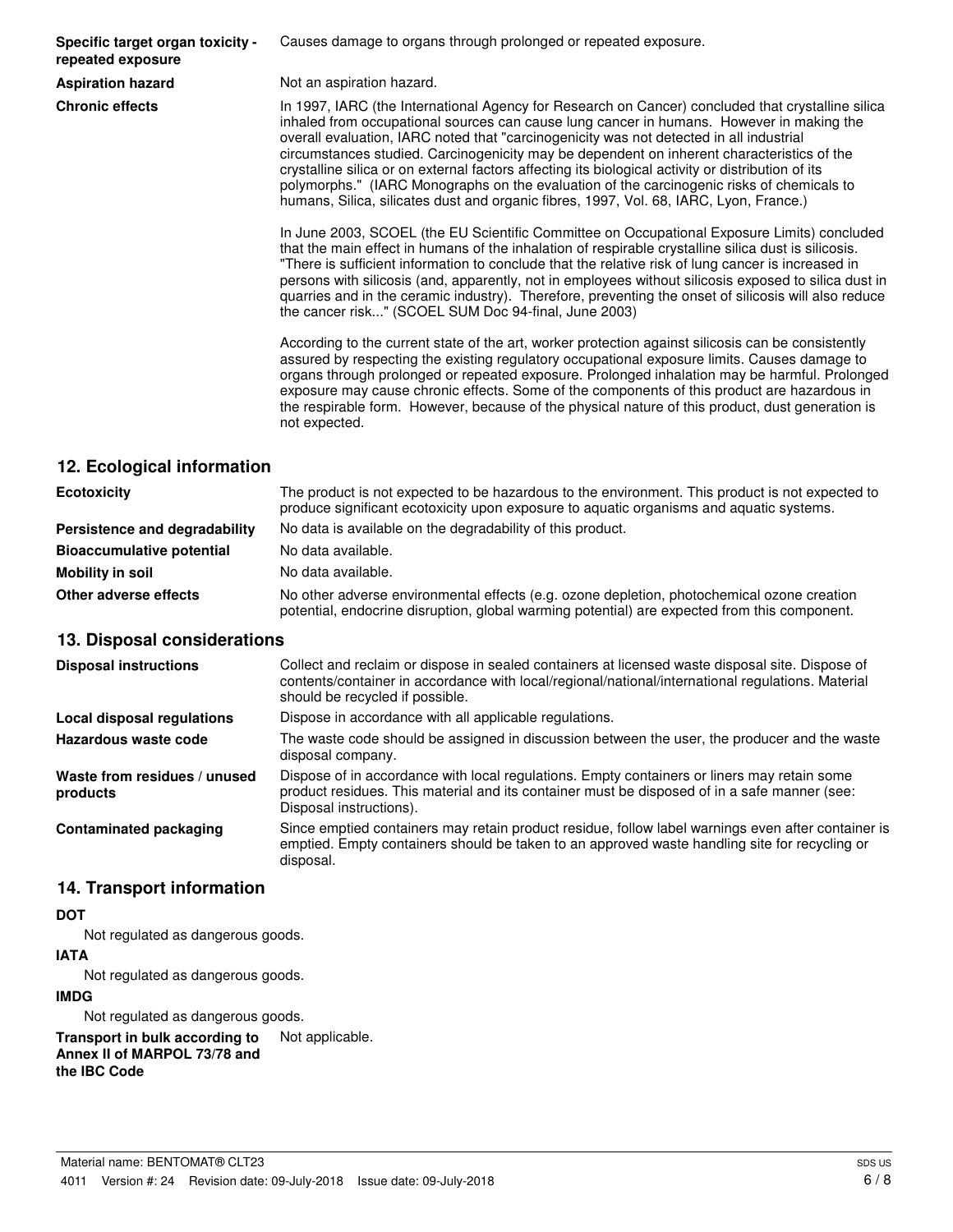**15. Regulatory information** OSHA Process Safety Standard: This material is not known to be hazardous by the OSHA Highly Hazardous Process Safety Standard, 29 CFR 1910.119. This product is a "Hazardous Chemical" as defined by the OSHA Hazard Communication Standard, 29 CFR 1910.1200. **US federal regulations Toxic Substances Control Act (TSCA) TSCA Section 12(b) Export Notification (40 CFR 707, Subpt. D)** Not regulated. **CERCLA Hazardous Substance List (40 CFR 302.4)** Not listed. **SARA 304 Emergency release notification** Not regulated. **OSHA Specifically Regulated Substances (29 CFR 1910.1001-1052)** CRISTOBALITE (CAS 14464-46-1) Cancer QUARTZ (SIO2) (CAS 14808-60-7) Cancer CRISTOBALITE (CAS 14464-46-1) lung effects QUARTZ (SIO2) (CAS 14808-60-7) lung effects CRISTOBALITE (CAS 14464-46-1) immune system effects QUARTZ (SIO2) (CAS 14808-60-7) immune system effects CRISTOBALITE (CAS 14464-46-1) kidney effects QUARTZ (SIO2) (CAS 14808-60-7) kidney effects **SARA 302 Extremely hazardous substance Superfund Amendments and Reauthorization Act of 1986 (SARA)** Not listed. **SARA 311/312 Hazardous** No (Exempt) **chemical SARA 313 (TRI reporting)** Not regulated. **Other federal regulations**

#### **Clean Air Act (CAA) Section 112 Hazardous Air Pollutants (HAPs) List**

Not regulated.

**Clean Air Act (CAA) Section 112(r) Accidental Release Prevention (40 CFR 68.130)**

Not regulated.

**Safe Drinking Water Act** Contains component(s) regulated under the Safe Drinking Water Act. **(SDWA)**

| Food and Drug        | Total food additive<br>Indirect food additive |  |
|----------------------|-----------------------------------------------|--|
| Administration (FDA) |                                               |  |
|                      | GRAS food additive                            |  |

GRAS food additive **US state regulations** WARNING: This product contains a chemical known to the State of California to cause cancer.

**California Proposition 65**



WARNING: This product can expose you to QUARTZ (SIO2), which is known to the State of California to cause cancer. For more information go to www.P65Warnings.ca.gov.

#### **California Proposition 65 - CRT: Listed date/Carcinogenic substance**

QUARTZ (SIO2) (CAS 14808-60-7) Listed: October 1, 1988 **US. California. Candidate Chemicals List. Safer Consumer Products Regulations (Cal. Code Regs, tit. 22, 69502.3, subd. (a))**

CRISTOBALITE (CAS 14464-46-1) QUARTZ (SIO2) (CAS 14808-60-7)

#### **International Inventories**

| Country(s) or region | Inventory name                                             | On inventory (yes/no)* |
|----------------------|------------------------------------------------------------|------------------------|
| Australia            | Australian Inventory of Chemical Substances (AICS)         | Yes                    |
| Canada               | Domestic Substances List (DSL)                             | Yes                    |
| Canada               | Non-Domestic Substances List (NDSL)                        | No                     |
| China                | Inventory of Existing Chemical Substances in China (IECSC) | Yes                    |